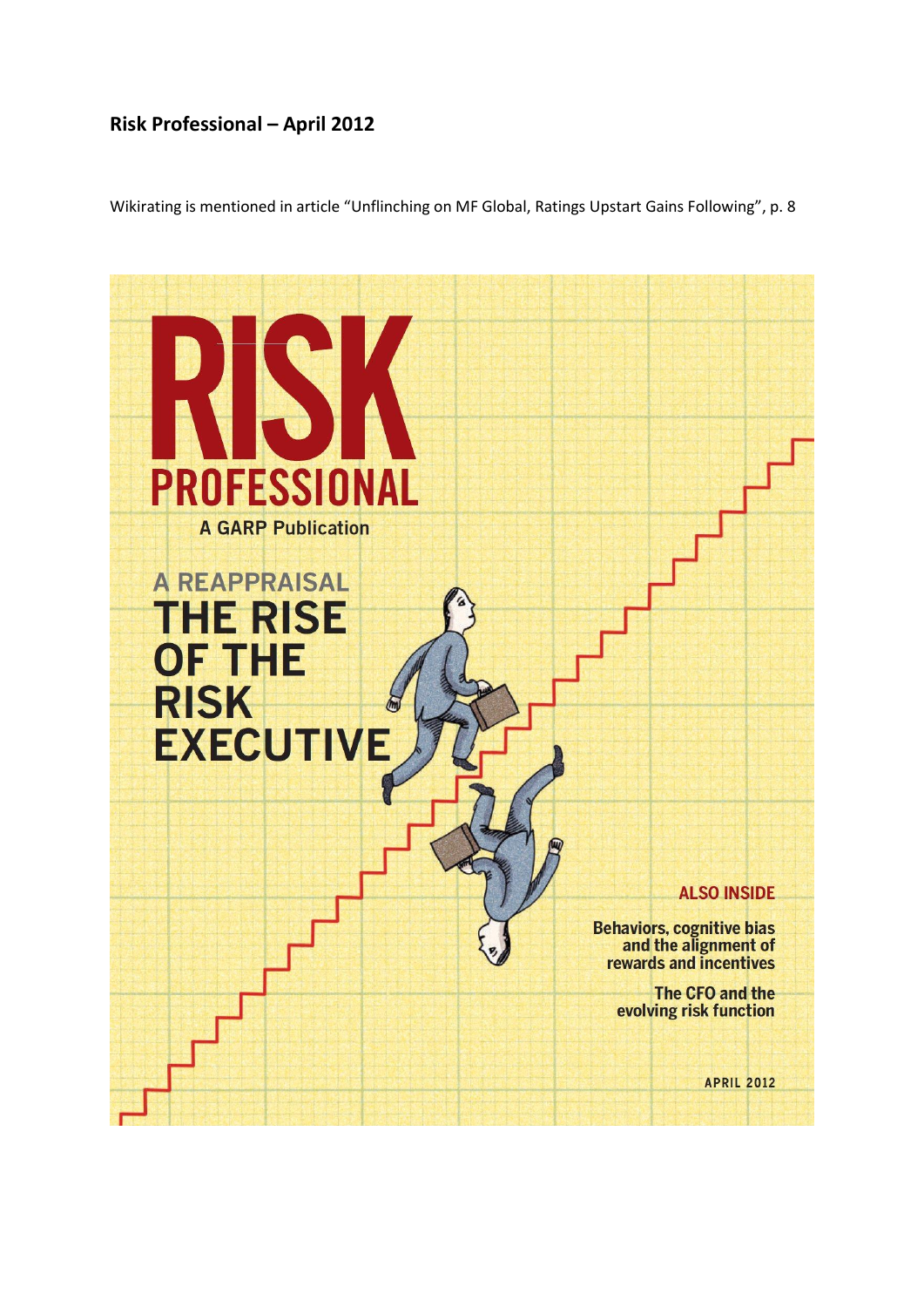# **Unflinching on MF Global, Ratings Upstart Gains Following**

2012-04-02T10:53:00, by Katherine Heires

Should a CEO's reputation, experience and contacts influence a firm's credit rating? Should interaction with company management have an impact on ratings, either good or bad?

Not in the least, says James Gellert, chairman, president and CEO of Rapid Ratings. The New York-based company has set itself apart from the Big Three in the field -- Standard & Poor's, Moody's Investors Service and Fitch Ratings -- with an approach that does not require armies of human analysts. It is computer-based and quantitative, and it eschews what Gellert calls "the Corzine effect." Named for former MF Global CEO Jon Corzine, it refers to instances where prestige or personality -- Corzine had led Goldman Sachs Group and served as a U.S. senator and governor of New Jersey -- may unduly influence a company's rating.

"The Big Three issuer-paid agencies ... maintained investment grade ratings on MF Global for years," Gellert said in February testimony to a House Financial Services subcommittee. "This was neither an early warning of inherent risks, nor a reflection of emerging risks," said Gellert, emboldened by Rapid Ratings' very different record in this case (see timeline). He asserted that the Big Three's ratings "showed very little deterioration, despite the multitude of qualitative and empirical factors that pointed to decreased health and increased risktaking." He attributed the lag to a combination of factors, including the fact that ratings surveillance by the Big Three firms is less frequent than the quarterly reviews undertaken by Rapid Ratings; the fact that corporate issuers pay for the ratings while Rapid Ratings employs the user-pays model; and the impact of Corzine's reputation and star power.

Rapid Ratings had deemed MF Global High Risk more than two years prior to the brokerage firm's collapse, and it remained in that category until its bankruptcy filing. Gellert said that based on his firm's ratings systems, MF Global was High Risk in debt service management by March 2010; Very High Risk in both sales performance and overall profitability; Mediocre in terms of leverage; Undernourished in terms of equity backing; and Sub-Investment Grade for both working capital efficiency -- including liquidity -- and cost structure.

On Rapid's Financial Health Rating (FHR) scale of 0 to 100, MF Global was downgraded from 41 to 36 on June 29, 2009. It carried an FHR of 29 into October 2011, and then dropped even further, to 23, based on the quarterly numbers released the week of the bankruptcy filing. Rapid estimates its 29 and 23 are equivalent, respectively, to CCC and CCC-, or eight to 10 notches below where the Big Three agencies had MF Global during that period.

"A key point about Rapid's system is that because its early warnings warnings had fully reflected emerging risk in 2008-2010, as the last-minute shocks of the MF Global crisis emerged in October 2011 and the Big Three were making significant adjustments to move MF Global to a lower rating, Rapid's ratings were adjusting very little," Gellert said.



#### **Wider Recognition**

After the collapse of MF Global and his congressional testimony, Gellert reported that Rapid, which currently rates over 6,500 public and thousands of private companies from 71 countries, for firms such as Amgen, Microsoft and Nasdaq, gained four new clients, with many more queries coming from potential clients. They are attracted, Gellert says, to the fact that the firm bases its ratings on financial statements and by utilizing 24 global, industry-specific models and 62 financial ratios drawing from approximately 30 years of data from more than 300,000 public and private companies.